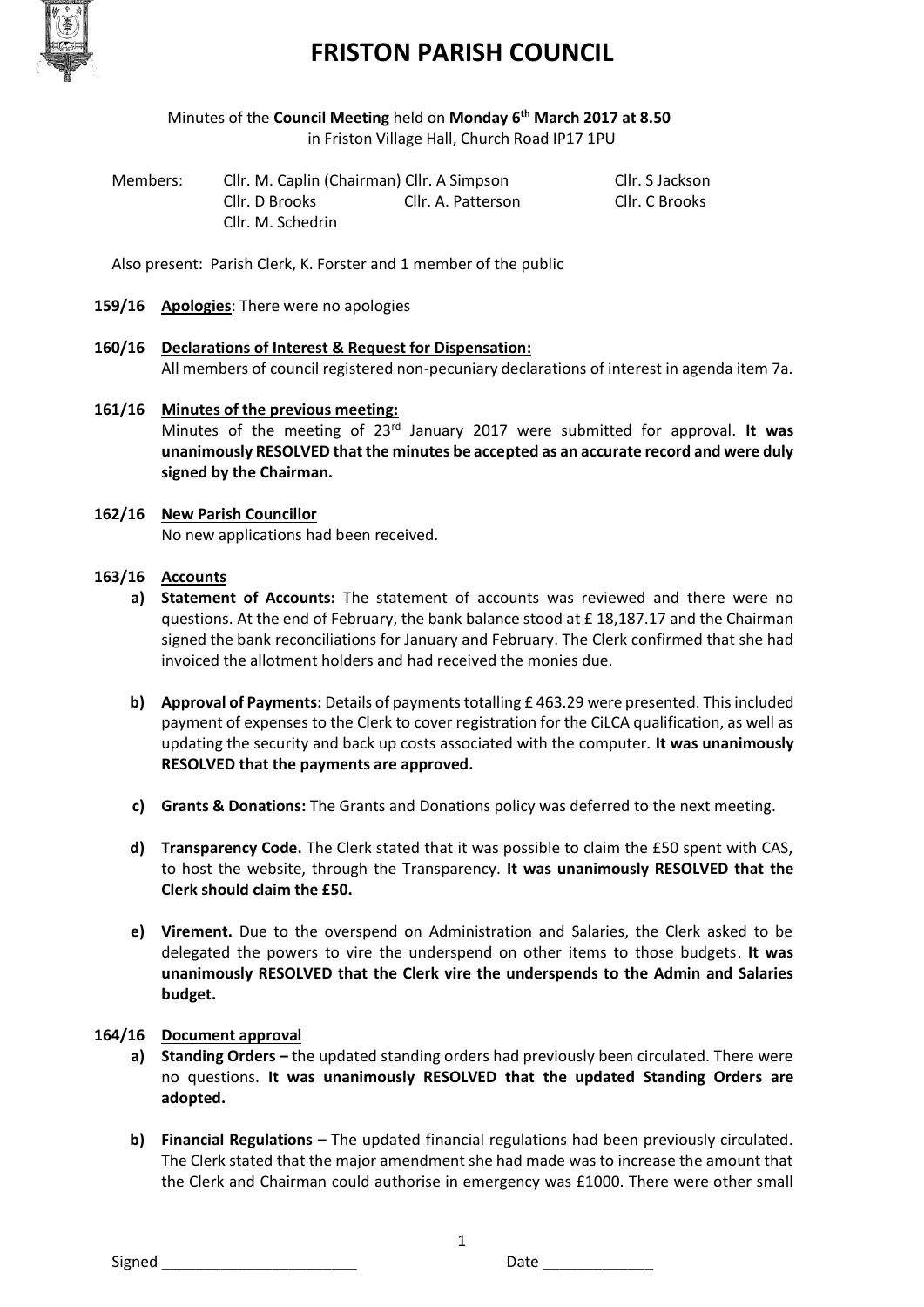### **FRISTON PARISH COUNCIL**



amendments and no questions raised. **It was unanimously RESOLVED that the updated Financial Regulations be adopted.** 

**c)**

**Asset Register.** The asset register had previously been circulated. Cllr. D Brooks raised two issues to be changed. The steps to the platform had been replaced and therefore the original entry needed to be "disposed" and a new entry to a value of £750 should be entered. These changes were added and initialled by the chairman. This results in a total asset value of £ 35,680. **It was unanimously RESOLVED that the Asset Register is approved.** 

#### **165/16 Curbing at Low Road and Chases Lane**

Cllr. Simpson presented the motion to add kerbing to the corner of Low Road and Chases Lane so as to stop the erosion of the bank. This will cost  $E$  1557. At the same time, as a road closure is required, it was proposed that a cover is put onto the drainage pipe on the bank opposite as this is in danger of collapse. This is a further £ 457. It is understood that both District Councillors and County Councillor will contribute to this. The Clerk was asked to clarify how much. **NOTED.** 

The work will not be able to start until the 24th May at the earliest due to the lead time of the road closure and would take 1-2 days. **It was unanimously RESOLVED that the Parish Council will fund the balance of the monies after the contribution of the County and District Councillors.** 

#### **166/16 Village Hall**

As said at the Annual Parish Meeting, the village hall transfer is still with the land registry.

#### **167/16 Village Green**

As said at the Annual Parish Meeting, the lease for the village green is with the Parish Council solicitors for review. Concern was expressed by a number of councillors about the lease only being 7 years long. The Clerk stated that this concern had already been raised by her and the Chairman with the Land Agent who had gone back to the owner to ask him to reconsider. The owner was not prepared to increase the term.

#### **The meeting closed at 9.20**

#### **The next meeting will be 7.00 pm Monday 10th April 2017 in Friston Village Hall**

2

#### **Karen Forster Clerk to Friston Parish Council,**  Orchard House, Chediston Road, Wissett, Halesworth, IP19 0NF

Signed \_\_\_\_\_\_\_\_\_\_\_\_\_\_\_\_\_\_\_\_\_\_\_ Date \_\_\_\_\_\_\_\_\_\_\_\_\_